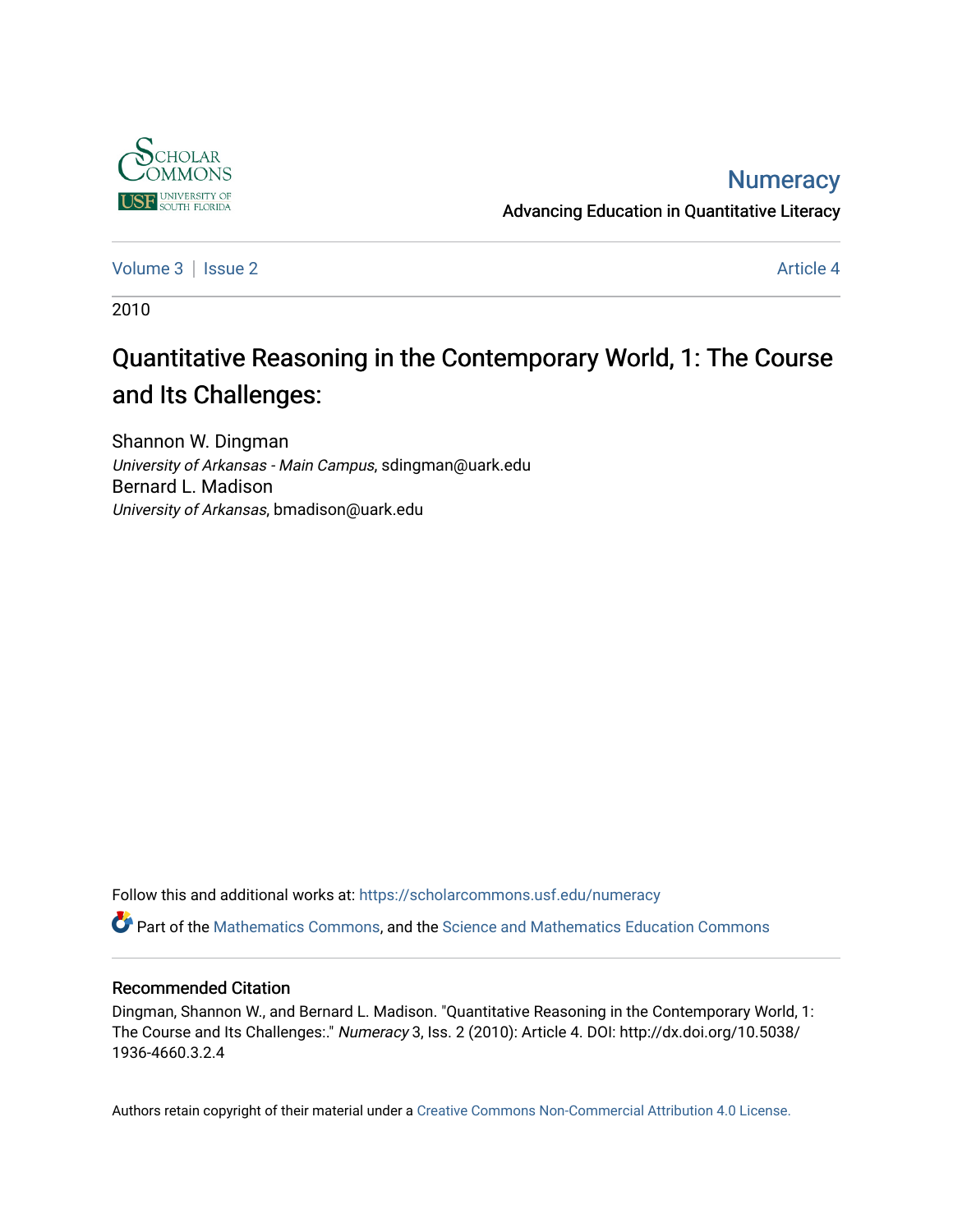### Quantitative Reasoning in the Contemporary World, 1: The Course and Its Challenges:

#### **Abstract**

The authors describe successes and challenges in developing a QL-friendly course at the University of Arkansas. This work is part of a three-year NSF project Quantitative Reasoning in the Contemporary World (QRCW) that supported the expansion of the course. The course, MATH 2183, began experimentally in Fall 2004 as a section of finite mathematics known informally as "News Math" for 26 students from arts and humanities disciplines. Over the past six years, the course has evolved and now MATH 2183 is approved to satisfy the College of Arts and Sciences mathematics requirement for the Bachelor of Arts degree. In 2009-2010, it was offered in 16 sections to about 500 students. The course,, which is designed so that students work collaboratively in groups of three to four to discuss and answer questions related to quantitative information found in newspaper and other media articles, has encountered a variety of challenges that exemplify broader questions confronting interactive teaching of mathematics in context. Many students possess deeply held views regarding mathematics and struggle with the departure from traditional, lecture-driven mathematics classes. Available curricular materials that engage undergraduate students to reason in real-world settings are limited. Solving new problems on quizzes and examinations is challenging and uncomfortable for students, but necessary as QL requires "authentic" tasks. The variety of contexts in which QR is needed tests the instructor's flexibility and knowledge. Many of the challenges have been ameliorated by putting together Case Studies for Quantitative Reasoning: A Casebook of Media Articles which bases sets of questions upon quantitative content derived from media articles. Learning gains measured by pre- and post-course tests are modest (two percentage points for the mean), but still larger than in other control groups. Faculty advisors' attitudes about the course are overall positive. Persistence beyond the course, as measured by a survey of 300 former students, seems positive; for example, 29 of the 42 respondents state that their confidence with QR had increased since the course. Similar courses are being taught at Central Washington University and Hollins University by Stuart Boersma and Caren Diefenderfer, respectively, who are also co-PIs on the NSF QRCW project.

#### Keywords

Quantitative Literacy, Curriculum, Instructional Practices, Research, College Mathematics

#### Creative Commons License



This work is licensed under a [Creative Commons Attribution-Noncommercial 4.0 License](https://creativecommons.org/licenses/by-nc/4.0/legalcode) 

#### Cover Page Footnote

Shannon Dingman is an assistant professor in the Department of Mathematics at the University of Arkansas. His research specialty is mathematics education, including such topics as the impact of policy on mathematics curriculum.

Bernie Madison is professor and former Chair of the Department of Mathematics, University of Arkansas, and former Dean of its Fulbright College of Arts and Sciences. He was the founding president of the National Numeracy Network and is a frequent contributor to this journal.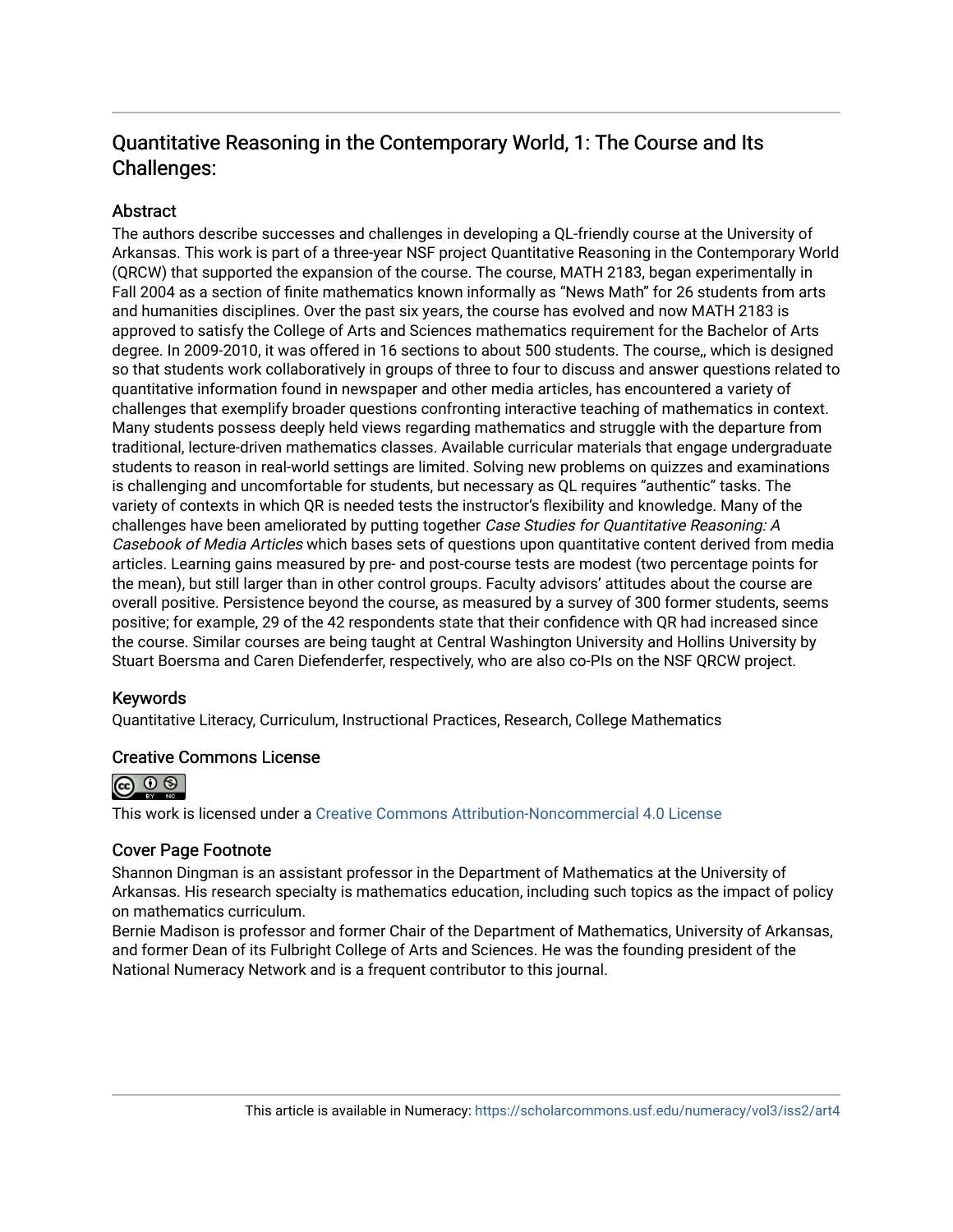# **Introduction**

The quantitative reasoning (QR) demands imposed by today's society are enormous and growing, as documented in numerous sources including works edited and authored by Madison and Steen (Steen, 2001; Madison and Steen, 2003, 2008b; Steen, 2004). With the increased accessibility of data, news, and commentary through media and the Internet, attentive citizens face a multitude of quantitative statements and arguments to process and understand.

The increased need to reason and understand quantitative information has prompted calls to reform and enhance the undergraduate curriculum by including quantitative literacy  $\left(QL\right)^{1}$  in order to fulfill students' needs to be informed and educated citizens. These calls have spurred initiation of a wide variety of efforts across the country focused on developing undergraduates' abilities to analyze, interpret, and comprehend quantitative information (Madison and Steen, 2008a). These efforts range from comprehensive efforts across the college curriculum to single one-semester courses. This paper is a report of a single one-semester course with features aimed at extending its effects beyond the course and beyond school, in recognition of QL being a habit of mind and therefore requiring continuing practice.

These efforts to enhance the QR of college students are taking place with little guidance from learning research results and tested curricular materials. Various kinds of mathematical reasoning—geometric, multiplicative, proportional, algebraic, statistical, and quantitative—have received considerable attention and have been well researched in younger students (e.g., Harel and Confrey, 1994; Steffe and Nesher, 1996; Thompson, 1988; Thompson and Saladanha, 2003; Smith and Thompson, 2007). Research on undergraduate mathematics education,<sup>2</sup> growing in recent years, has focused largely on the mainstream content areas such as algebra and calculus (e.g., Dubinsky, 1991; Carlson and Rasmussen, 2008). Studying the development of reasoning in college students during a one-semester course offers particular challenges, including relatively brief student contact (in our case, thirty 80-minute class periods), ingrained student learning habits, and fragmented student attention and commitment. The collegiate social sciences have faced the challenges of QL for quite some time, and the increased availability and complexity of data and data analyses have accelerated attention of educators, researchers, and professional

-

<sup>&</sup>lt;sup>1</sup> We use the terms quantitative reasoning (QR) and quantitative literacy (QL) interchangeably.

<sup>&</sup>lt;sup>2</sup> See http://www.maa.org/features/rumec.html for information on research on undergraduate mathematics education (RUMEC).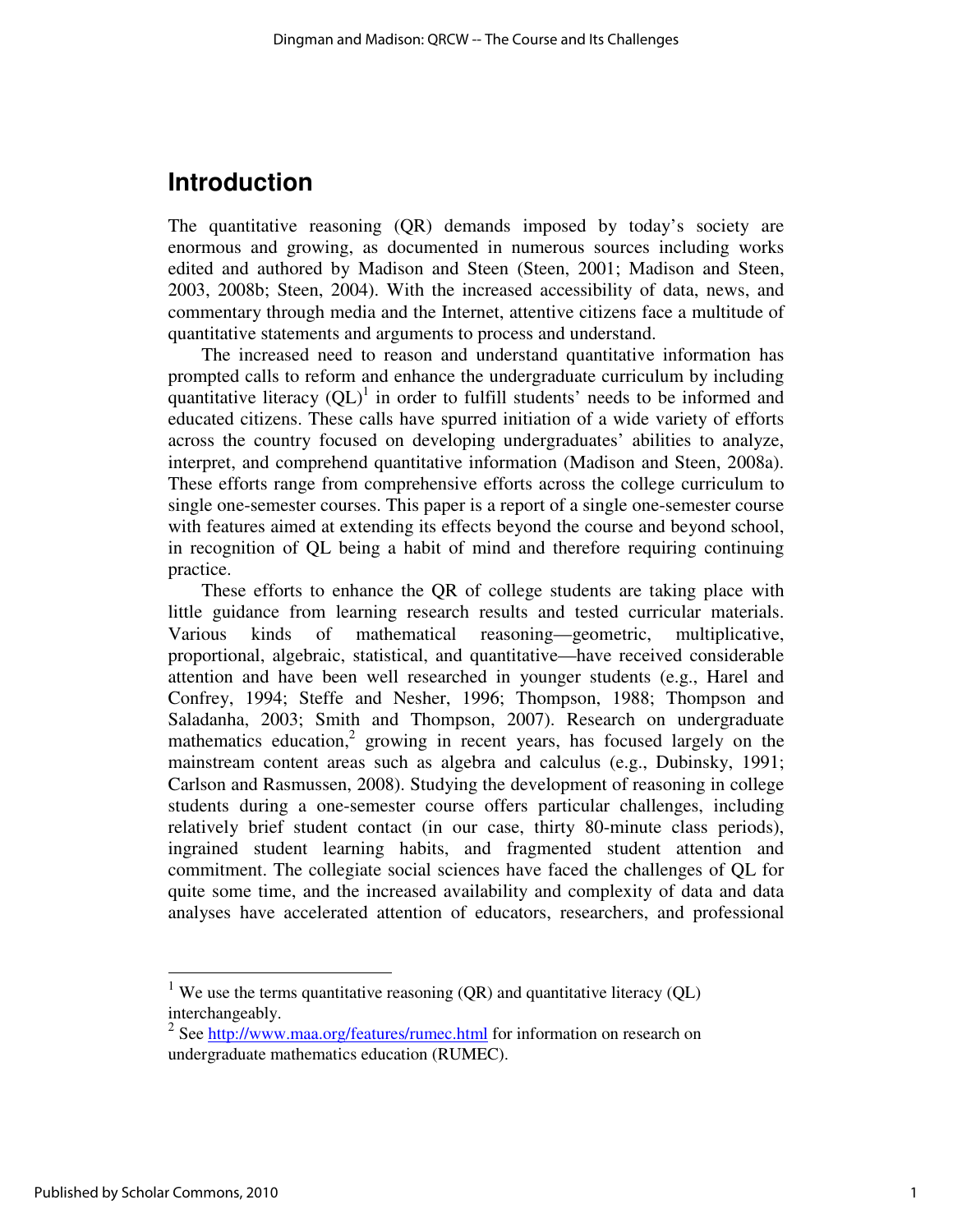organizations (e.g., Caulfield and Persell, 2006; Howery and Rodriguez, 2006; Hunt, 2004; and Wilder , 2009).

In this article, we describe our effort to better understand QL for college students through a six-year curriculum development and a parallel formative research project. We discuss the successes in creating and implementing a QLfriendly course at the University of Arkansas as well as the challenges encountered throughout the process, including how students' prior experiences in traditional mathematics and statistics courses have shaped their views and approaches to learning. Based on our experiences teaching this QL course and researching students' strengths and weaknesses when working in settings requiring quantitative literacy, we offer some conclusions from our study, and, in a companion article in this issue of *Numeracy*, we suggest areas where further research is needed as well as questions that have materialized from this work (Madison and Dingman, 2010).

# **Description of the Undergraduate Quantitative Reasoning Course**

The source of most of the information discussed in this article stems from the development of a QL-friendly course that originated and has evolved over the past six years at the University of Arkansas. For this report, we will refer to this course as QRCW, the title acronym of the National Science Foundation project (DUE-0715039, Quantitative Reasoning in the Contemporary World) that currently supports expansion of the course. This course was initiated by Bernard L. Madison as an experiment in the Fall 2004 semester to 26 students who were majoring in various arts and humanities disciplines. The experimental course used as its curricular guide newspaper and other public media articles and graphics collected by the instructor or submitted by students that contained quantitative information or analyses of data. Initially, the course was offered as a section of a standard course in finite mathematics with the unofficial title of "News Math," partly because the second and third sections of the course had mostly journalism students, for whom the course had a professional dimension. After three semesters, the department, college, and university faculties approved the course as MATH 2183, with college algebra as a pre-requisite.

Over the past six years, the course has evolved into its current form. The course now meets the mathematics requirement for the Bachelor of Arts degree in the College of Arts and Sciences and serves as the terminal mathematics or statistics course for many students. Additionally, it is attracting increasing numbers of education and business-related majors who need mathematics elective courses to complete their degree program. During the 2009−2010 academic year, 16 sections of QRCW were offered to approximately 500 students. The source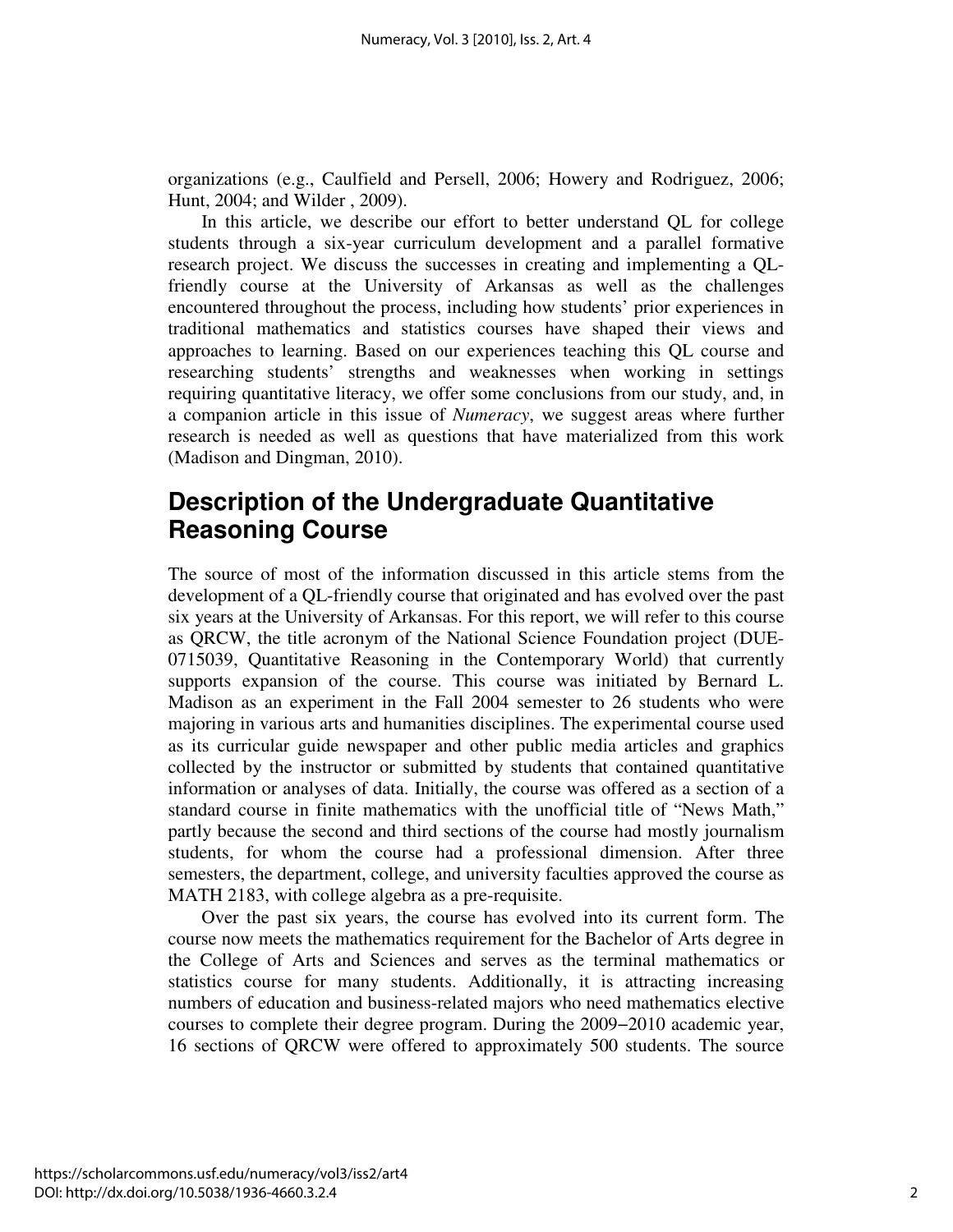material for the course has also evolved, beginning as a collection of newspaper and media articles that eventually provided the foundation for the development of a non-traditional textbook *Case Studies for Quantitative Reasoning: A Casebook of Media Articles* (2nd edition) written by the authors of this paper, Stuart Boersma, and Caren Diefenderfer (2009). The textbook contains 24 case studies of media articles, with each case study having warm-up exercises and study questions pertaining to the quantitative information in the article. One of the more mathematically intensive case studies can be found in Appendix  $A$ .<sup>3</sup> Almost all assessment and study questions are contextual items from far-ranging settings. The major learning goal of the course is to prepare students to answer questions analogous to the study questions about unpredictable media articles or quantitative situations they encounter in everyday life. Each assessment administered in the course, whether a quiz or summative examination, contains questions on articles that the students have not seen prior to the assessment. Versions of QRCW have been developed at other institutions, including by Stuart Boersma at Central Washington University and Caren Diefenderfer at Hollins University.

### **Context of the Course**

The class is conducted with as much interaction with and between students as can be elicited. The course is designed so that students work collaboratively in groups of 3−4 discussing and answering questions related to the media articles under study. There are several standard activities apparent in most QRCW classes: minilectures over concepts as they are needed, group work on case studies of media articles, and discussion of homework assignments. Feedback on student understandings and misunderstandings is fairly constant. One critical component of the course is called "News of the Day." Students are awarded bonus points for bringing in newspaper or magazine articles that have quantitative content and that the student has found interesting. The articles are projected on a viewing screen by a document camera, and the student summarizes the article and explains the quantitative content or poses questions stemming from the article that he/she did not understand. Other class members are encouraged to join the discussion. This activity keeps the class content fresh and allows for student interests to surface. The discussions venture into social, economic, and political issues and create connections that some students had not previously considered. The News of the Day feature is aimed at extending QR beyond the course and beyond school by providing a venue for continuing practice and leveraging student interest.

<u>.</u>

 $3$  Appendices are available as supplemental files linked individually on the electronic cover page for this article.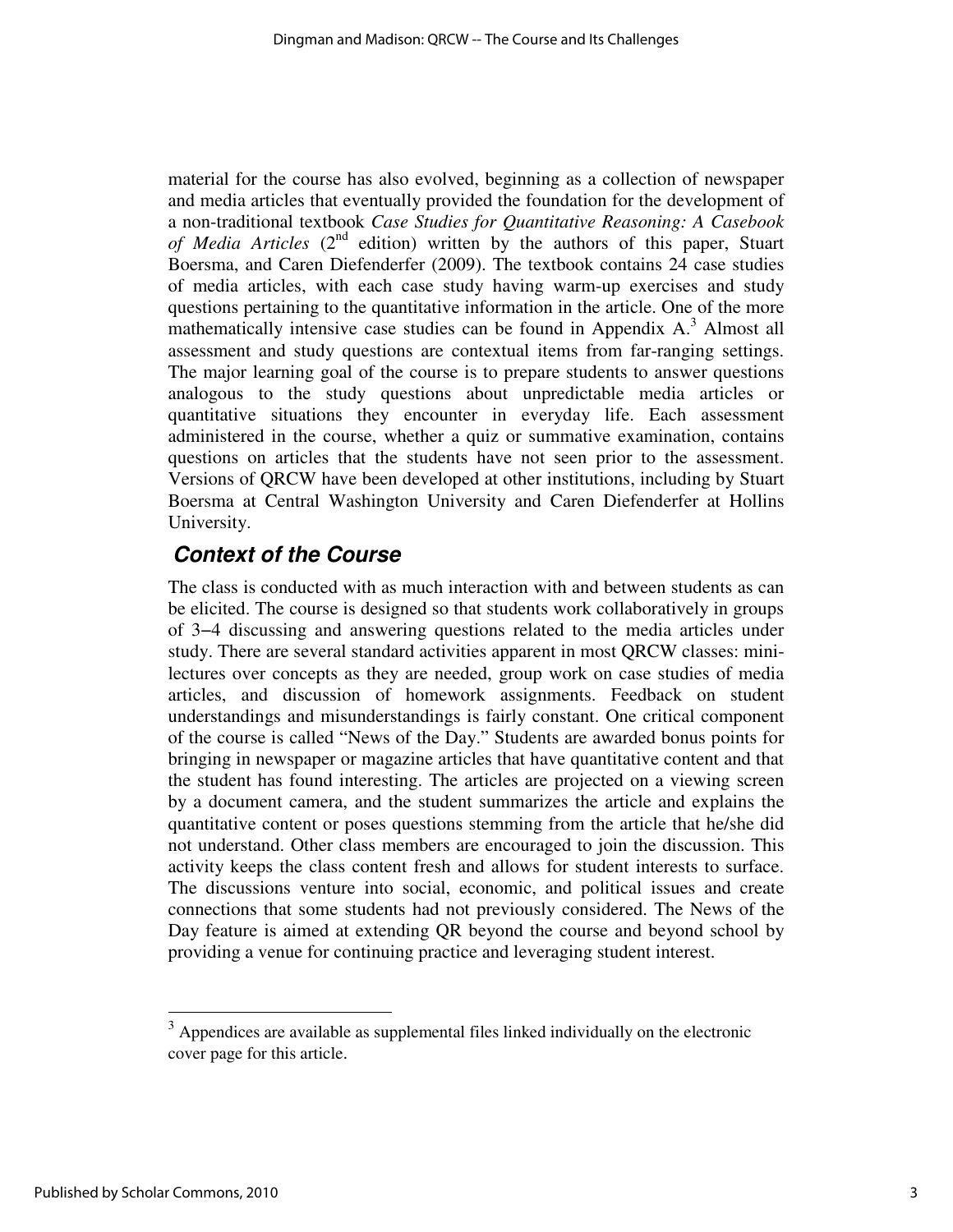The student population for QRCW has been quite diverse with about equal numbers of men and women, students from various majors, honors students, student athletes, non-traditional students, students with learning disabilities, and students who consider themselves "bad" at mathematics. Most students come from schooling in mathematics that is heavy on algebra and evidently weaker on proportional reasoning, but the algebra is minimally accessible to them. They have very limited sets of personal quantitative benchmarks and weak productive disposition toward mathematics (Kilpatrick, Swafford, and Findell, 2001). We cite evidence of these characteristics later in this paper and expand on them in the companion paper (Madison and Dingman, 2010).

Most of the students are majors in arts, humanities, or social sciences. Many students have written about the encouragement the course has given them to deal with quantitative issues. The relevance to their everyday lives—for all students promises to keep all students' interests and motivate them to succeed. Student evaluations of QRCW have been very positive, most of all, because the content is obviously relevant to everyday lives. One student put it this way: "This course takes off the table once and for all the question of where will I ever use this."

Throughout the six-year development of the QRCW course, a number of successes as well as trials have been confronted. In the next section, we describe some of the broad challenges that we have met in developing and modifying the QRCW course. It is important to note that the information and data used here stem from work conducted at the University of Arkansas. Some of the information comes from QRCW class sessions led by the authors; some comes from pre- and post-course tests and attitude surveys conducted with students during the Fall 2007 (Appendix B), Spring 2008 (Appendix C), and Fall 2008 semesters for QRCW; and some comes from think-aloud sessions conducted by the authors. The think-aloud sessions used 33 volunteer QRCW students at three different points during the 2008 calendar year (one session during the spring semester, two during the fall). Students were grouped around tables, most with four students, and were presented with fresh media articles containing quantitative information and a set of questions pertaining to the quantitative content of the articles. The audio and video of the think-aloud sessions were recorded and the audio was transcribed for study. This report is not a complete analysis of the transcripts of the think-aloud sessions, which are much richer in detail than we can report here.

# **Challenges in the Development of the Course**

In a previous paper based on an early version of QRCW, Madison (2006) outlined 17 individual challenges that were apparent in developing a QL course and in working with undergraduate students to construct and enhance their quantitative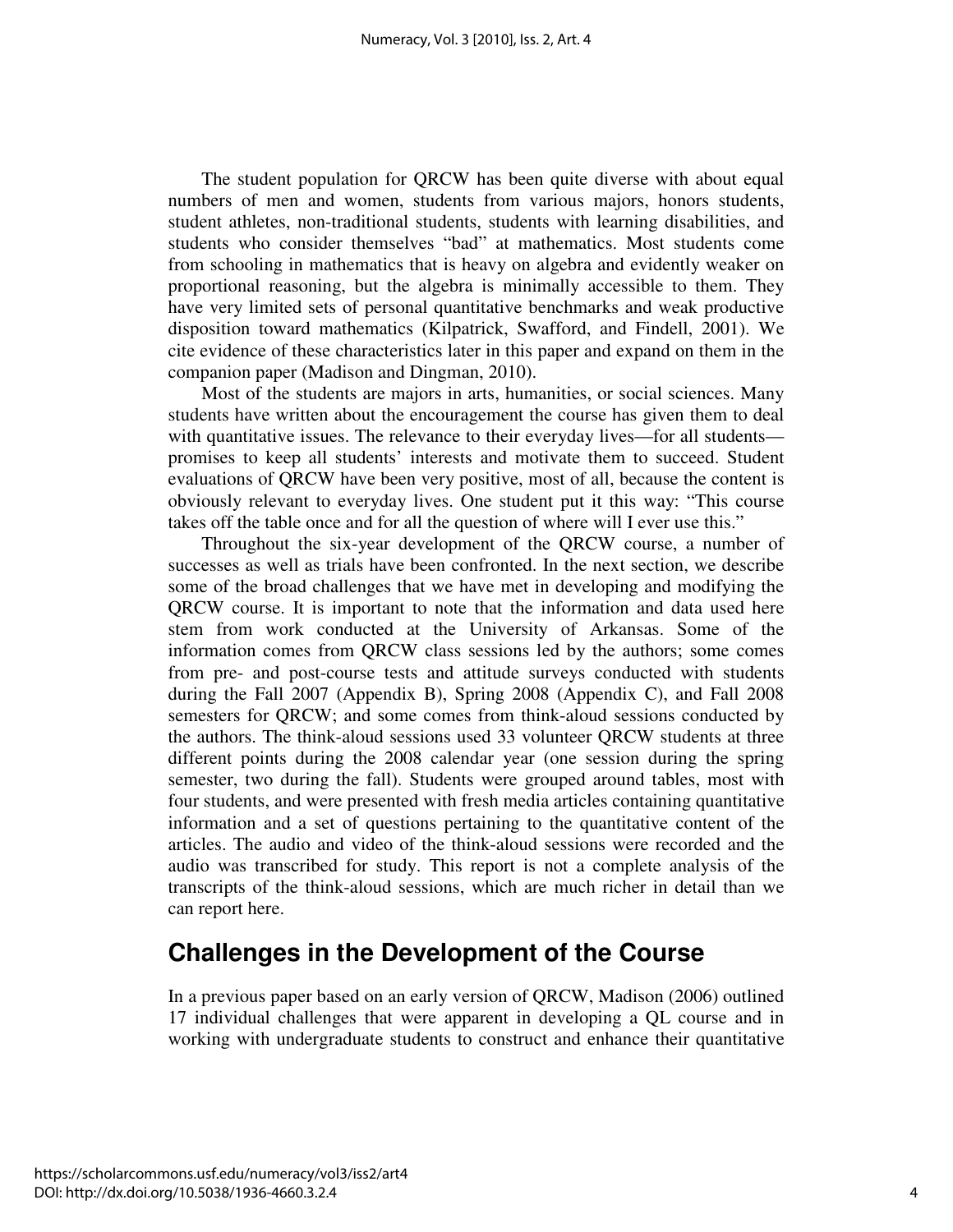reasoning skills. Many of these challenges are still evident. Here we provide four broad areas that we have confronted in the development and modification of the QRCW course and describe some of the issues we have faced within each area.

### **Traditional Mathematics' Impact on the Student**

For many of the students in our QRCW classes, success in mathematics has been elusive. Many of them have been taught mathematics for much of their academic careers in traditional, lecture-driven classes, where mastering mathematics is seen as memorizing facts and formulas or learning how to use a particular procedure to solve problems that typically are void of context. This traditional background colors the way these students view mathematics and how it should be taught and learned. Therefore the format of the QRCW course (e.g., collaborative learning involving group work) and the content focus (e.g., contextual situations requiring reasoning about what mathematical ideas to use) provide a dramatic shift in their vision of how a mathematics class should be conducted.

There are certain traits that follow students from their traditional mathematics education. Many students struggle with the requirement that they reason in order to determine how to solve a problem. If the students are unsure of how to solve a problem, they generally will ask an instructor what method they should use (e.g., in working with percentages, students will inquire whether they should multiply or divide in order to get their answer) rather than spend time investigating what method would be most useful in the given situation. Additionally, some students wish to be shown a template problem that would model what they should do in similar problems. In general, many of our students are more focused on obtaining the correct answer than understanding the process that led to that answer. Unfortunately, these students often lack the knowledge and skills needed to determine on their own whether their answer is correct or even reasonable.

Because many of the problems in the QRCW course typically do not suggest mathematical strategies that should be used, students in our classes request certain cues regarding what they should do to solve problems. For example, in a unit concerning percents and percentage change, students must judge whether problems are requiring the determination of an absolute change (e.g., the population of a town growing from 5,000 people to 10,000 people is an increase of 5,000 people) or a relative change (e.g., the population increased 100%). On a number of occasions, we have been pressed to help students determine whether an absolute or relative change is warranted by focusing on what language cues are apparent in the problem that will help them determine a solution method.

The push for a correct answer is also an issue in certain situations where abstracting general patterns would be much more valuable to solving QL problems. For example, one case study in our QRCW class has students examine how long it would take to break even on the cost of buying a traditional gasoline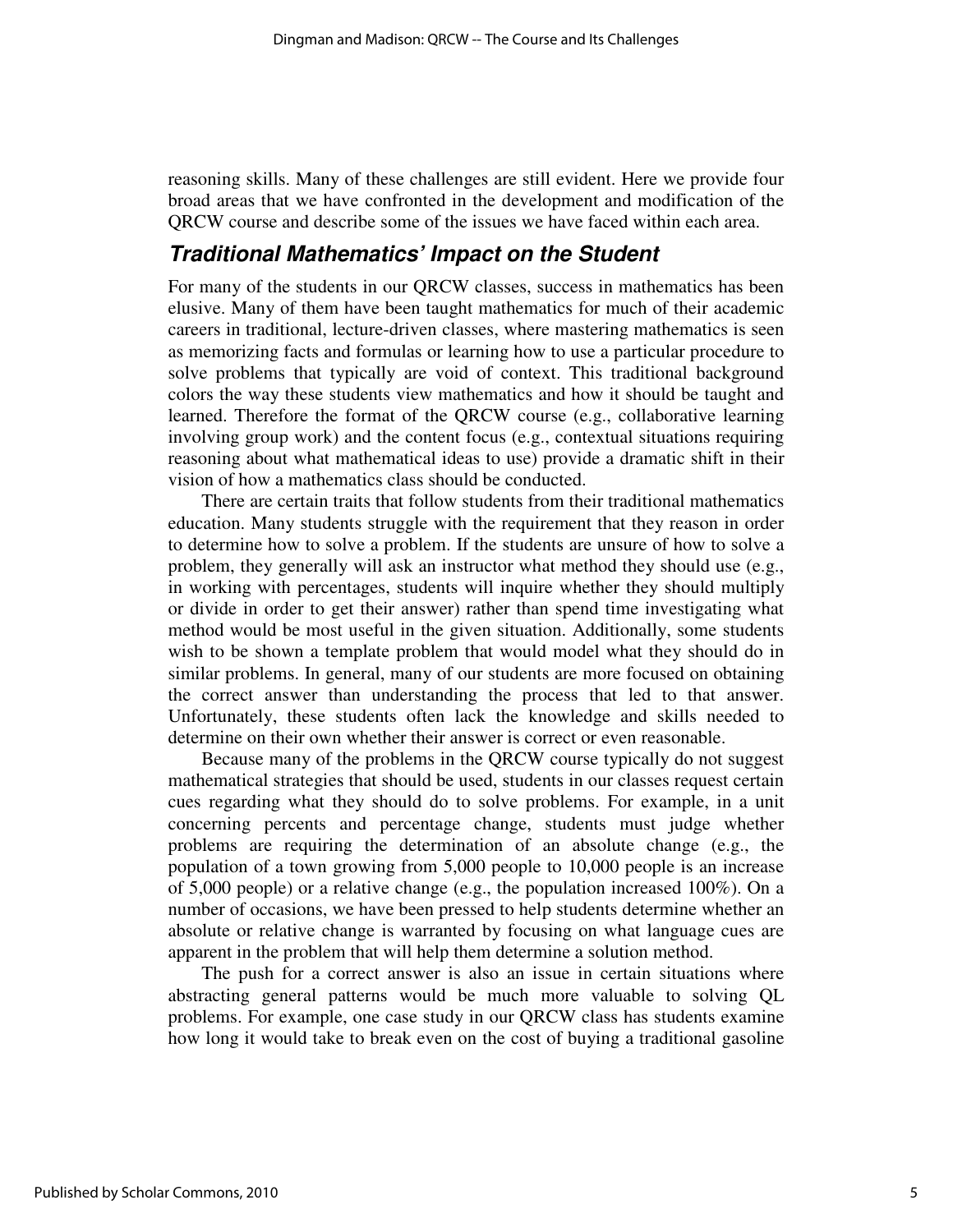automobile versus a hybrid automobile, where the hybrid vehicle costs more and achieves better fuel efficiency (Appendix A). In this situation, an algebraic modeling strategy would examine the pattern for costs over several years to operate each vehicle in order to determine a mathematical model or models (e.g., a linear equation). Many of our students pursue a tabular or numerical method to solve the problem, as one will compute the cost of operating each car for one year, for two years, etc., until they reach the point where the cost of the hybrid is less than the cost of the gas version. In this instance, the student is more concerned with determining the costs after each individual year than determining the overall pattern of changing costs. The push for the right answer (e.g., the number of years at which the cost of the hybrid car is less than the cost of the gas version), therefore, trumps methods that would extend understanding of the process of comparing costs.

This is an instance where students possess what Dubinsky (1991) calls a recurring limited conception of models of quantitative circumstances. In this example, students' conceptions fall at a very early stage, called action in the action-process-object-schema (APOS) model. As stated in Asiala et al. (1996),

a student who is unable to interpret a situation as a function unless he has a single formula for computing values is restricted to an action concept of function. In such a case, the student is unable to do very much with this function except to evaluate it at specific points and to manipulate the formula. (p. 9)

One of the positive changes we have seen is the modest shift in the students' views regarding the relevance of the mathematics in their everyday life. By placing the mathematical and statistical topics in real-world contexts, the connections to their life are much more real and apparent than their past experiences in learning mathematics. Interestingly, in our experiences with students, we have noted differences between the younger, traditional college students (e.g., students 18−22 years old) and older, non-traditional students. The non-traditional students seem more receptive to the applicability of the content under study to their everyday life, presumably due to their greater life experiences, in comparison to that of their younger classmates. However, we have also seen evidence that these non-traditional students are less receptive to the cooperative learning environment where reasoning is required. In one specific instance, a non-traditional student articulated her displeasure over the structure of the course, stating that the course "needs lectures and not so much group work" and that the professor should take a more active role in the class by directly explaining more of the content. This difference may be due to the fact that, with the increase in collaborative work in K-12 schooling over the past several decades, the younger students may have more experience with and are more accustomed to these learning environments than non-traditional students.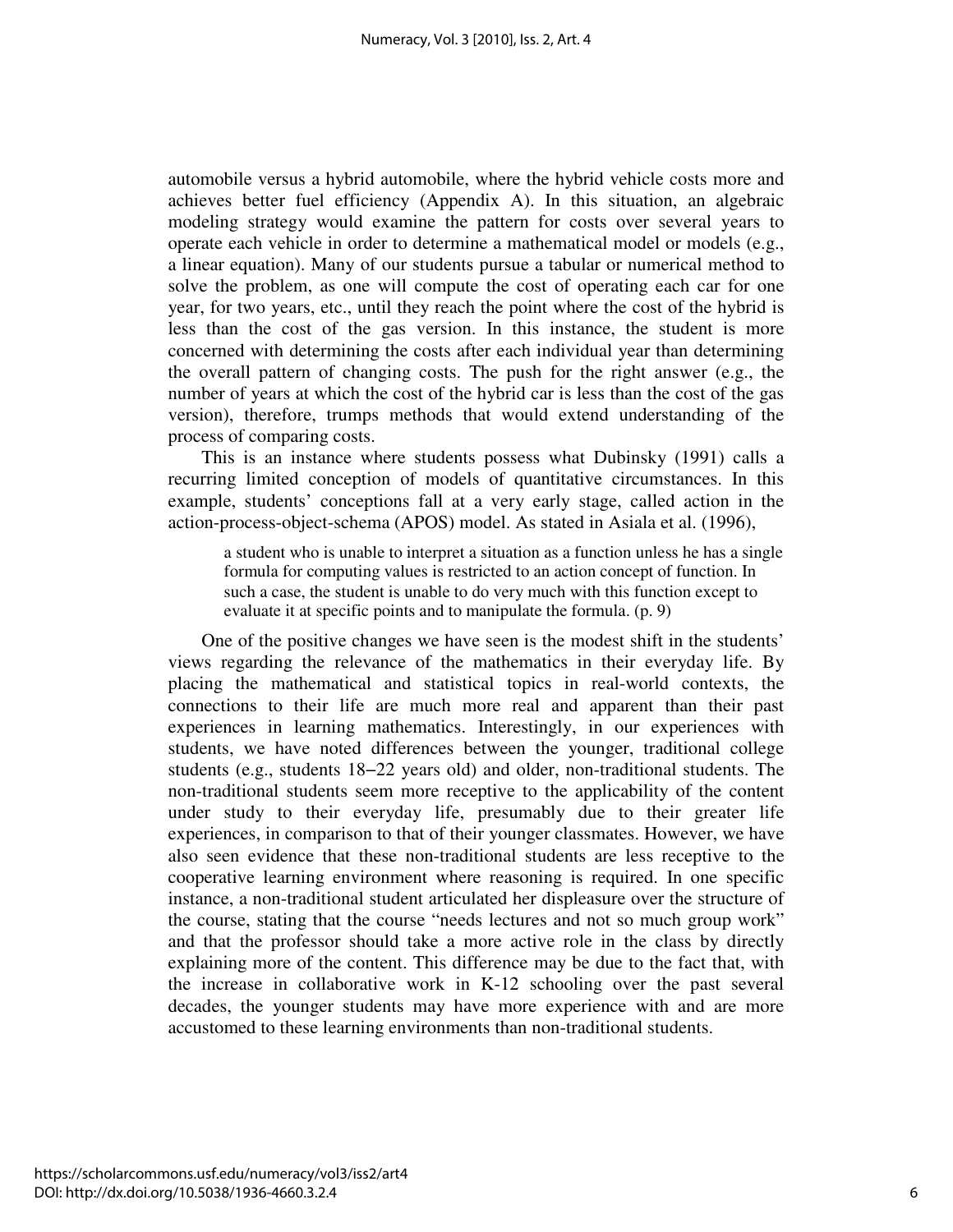### **Curriculum Materials and Content**

A second challenge in developing the QRCW course was defining the scope of the mathematical content to study and finding curricular materials that would facilitate student learning. The availability of high-quality curricular materials that engage undergraduate students to reason in real-world settings is rather limited. In our case, this limitation prompted creation of the textbook *Case Studies for Quantitative Reasoning: A Casebook of Media Articles* (2<sup>nd</sup> edition) (Madison et al., 2009), which bases a set of questions upon the quantitative content derived from media articles (see Appendix A for a sample case study).

Creating case studies surrounding the mathematical content found in media articles presented a set of challenges. Although the real-world contexts provide authentic settings for enhancing students' quantitative reasoning skills, the challenge was to create questions that were accessible to the skill levels of the students. In essence, we needed to create questions stemming from the articles that were challenging enough to warrant the students' time and effort but not so challenging that students could not be successful. In several of the contexts, this challenge was heightened by the students' general lack of problem-solving skills and tools to tackle the problems.

Inherent in using media articles as the basis for investigation is the challenge of keeping the tasks fresh and engaging. In fact, in several of the case studies in the textbook, the realities of the present world setting are quite different from what is described in an article written less than a decade ago. For example, in a 2001 article, the author makes the claim that foregoing a \$2.50 cup of coffee each day for 25 years and investing the savings at a "modest" annual rate of 8% would yield \$72,800 for one's sacrifice. Some students scoff at this claim, not only for the amount that is yielded (which is accurate using installment savings on a daily basis) but also for the fact that finding an 8% rate of return in 2010 is difficult if not impossible. Additionally, a case study surrounding a 2003 graph examining the political debate regarding whether or not the \$304 billion dollar federal deficit in 2003 was a record now seems trivial in an era of trillion dollar deficits.

The challenge in keeping material fresh has been lessened by the requirement in our course that students participate in bringing "News of the Day" to share with the class. This option in our course pushes students not only to exercise heightened awareness to the mathematical content that is found everyday in media articles but also works to bring new, fresh examples of the topics that have been investigated. In several cases, the articles that have been presented by students in class have formed the basis for later questions on quizzes and examinations as well as ideas and references for further case study development.

Although much of the mathematical and statistical content encountered in the course is generally taught in middle to early secondary grades, the embedding of the content in real-world contexts and the use of reasoning to determine solution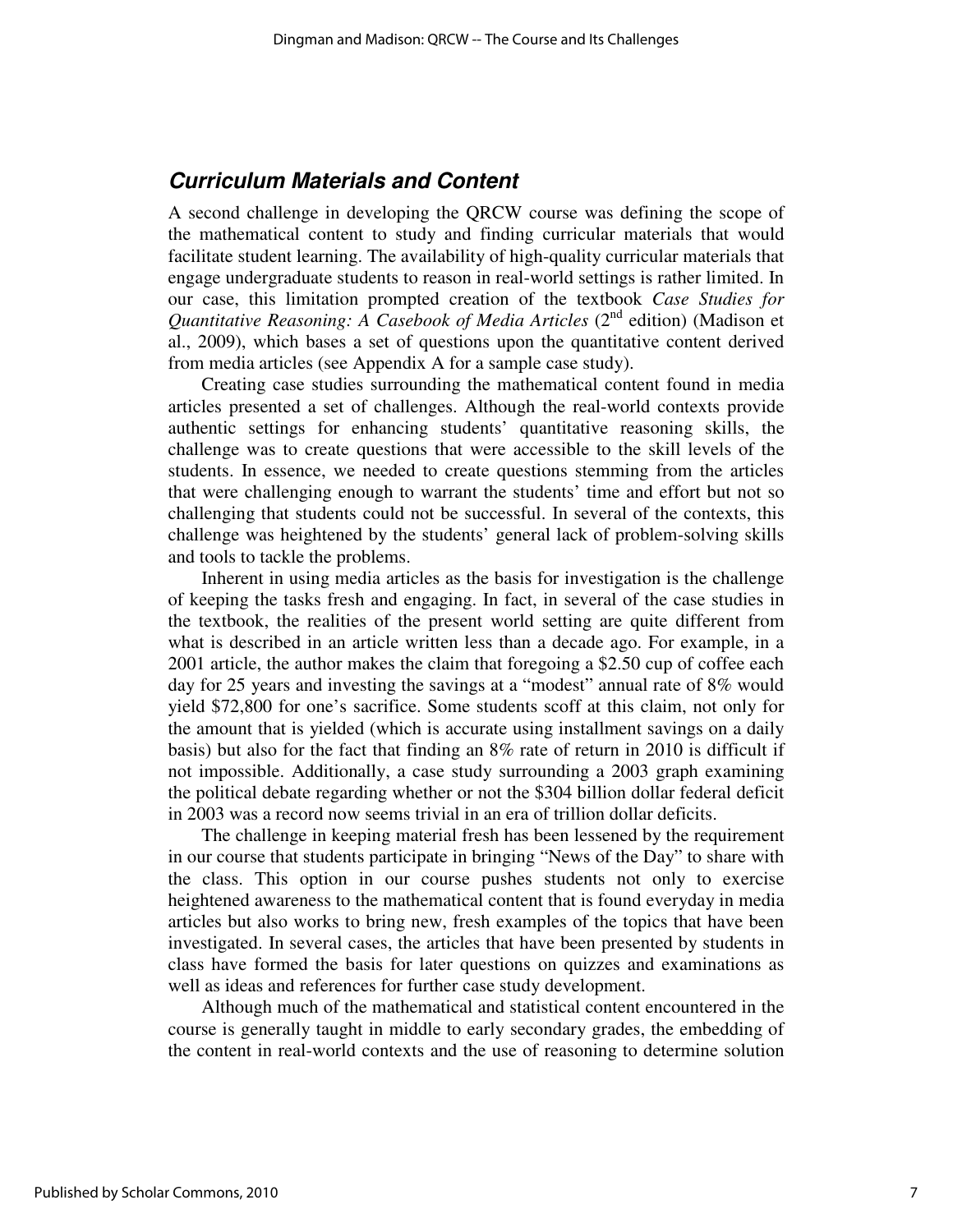strategies elevates the degree of sophistication for many students. As described in the previous section, students have come to view mathematics as something completely different from what is presented in the QRCW course. As many have stated to us, they feel that they understand the concepts but struggle when they have to apply them in real-world settings where a procedure to solve the problem is not readily evident. This problem is not unique to the students involved in the course. In fact, students have complained on several occasions that the on-campus tutors, who provide assistance for students in courses spanning college algebra to the calculus sequence, struggle in helping them with homework from the QRCW course, primarily because the problems are unlike ones the tutors have ever experienced in their mathematical preparation and that the problems require using mathematical processes that are not foci of traditional courses.

Prior to the development of the textbook, a number of students would give up trying to solve the case study problems due to not knowing where to begin. In the development of our textbook, we conceded somewhat to the students' struggles in working with the pilot materials by providing warm-up exercises for the case studies that would focus on the mathematical concepts that could be used in further work (see Appendix A for a sample). By offering this piece of scaffolding for students, we have seen in general that students have been more successful in solving the case study questions surrounding the content found in the media articles.

### **Assessment**

In his keynote address to the 2007 Wingspread conference on QL and its implications for teacher education (Madison and Steen, 2008b), Richard Shavelson (2008) took an assessment approach to QL. He stated:

If we seek to enhance the quantitative reasoning of the American public, not only do we need to say clearly what quantitative reasoning is, we also need to know how to teach for it and how to measure progress toward our QR goal. (p. 27)

We teach for QL in QRCW and we assess student progress in developing their QL skills, but a one-semester course is far too limited to achieve or assess our students' QL in the larger setting. This limited view does not significantly lessen the challenges of assessment of QL in QRCW.

Assessment of QL offers significant challenges, both for the QRCW course and the more comprehensive assessment of QL as an outcome of undergraduate education. The major challenge in assessing QL concerns the central goal of transfer of knowledge and cognitive processes to contexts that are unpredictable and of unbounded variation. The assessments we have utilized in QRCW classes consist of homework assignments for most class meetings, quizzes, and two examinations: a mid-term and a final. Almost all problems and exercises are contextual, and each quiz and examination contains questions stemming from at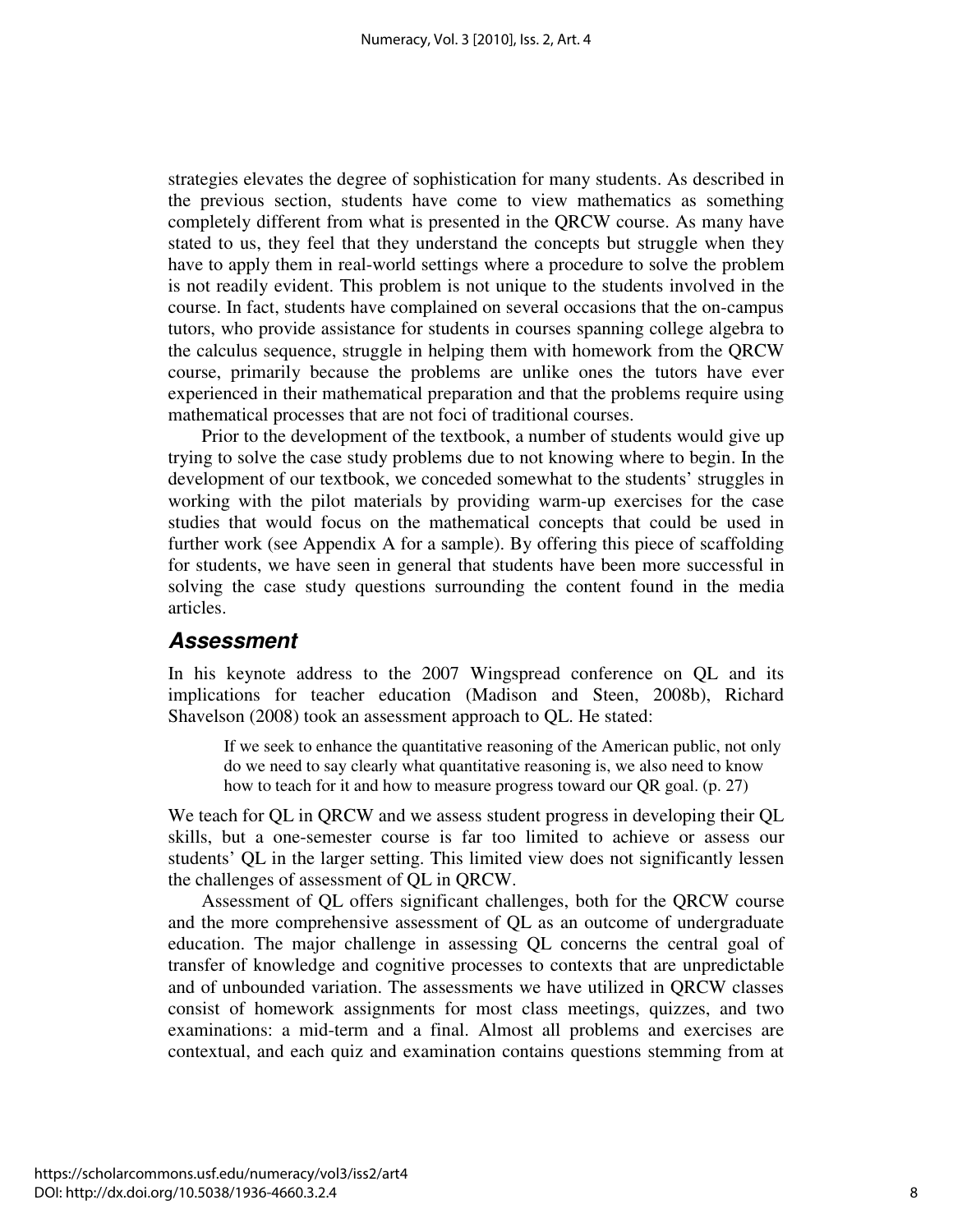least one media article that is new to the students. This challenges our students to use their existing knowledge in new and sometimes unfamiliar settings. Again, many of our students' traditional views of mathematics learning hinders them, as they are used to preparing for assessments by studying existing problems that have already been worked. The requirement of solving new problems on quizzes and examinations is therefore challenging and uncomfortable to these students.

Another challenge we faced at the beginning of the QRCW course development was the lack of clearly defined learning goals and the associated levels of development or performance standards for QL. Because much of QL stems from mathematical processes such as reasoning, problem solving, and communication as well as overall skills regarding critical reading and interpretation, assessing students' QL abilities is rather difficult. Recently, there have been recommendations published that have assisted us in thinking about QL assessment. The Association of American Colleges and Universities (AAC&U) addressed the broader issue of QL as an outcome of undergraduate education as part of its Valid Assessment in Undergraduate Education (VALUE) project (AAC&U, 2009). The VALUE rubric for QL lays out the challenge as follows:

Individuals with strong QL skills possess the ability to reason and solve quantitative problems from a wide array of authentic contexts and everyday life situations. They understand and can create sophisticated arguments supported by quantitative evidence and they can clearly communicate those arguments in a variety of formats (using words, tables, graphs, mathematical equations, etc., as appropriate).

The QL VALUE rubric has four developmental benchmarks in six competency areas: interpretation, representation, calculation, application/analysis, assumptions, and communication. These competency areas align very well with our conception of a canonical QL situation (Madison, 2006) in QRCW, consisting of five steps: encountering; interpreting; gleaning and assuming; modeling and solving; and reflecting. In addition to the broad competency areas, assessment of QL requires using authentic tasks, which separates it from traditional assessment in the mathematical sciences and most all of undergraduate education. Even though "authentic" is sometimes difficult to define, QRCW's model of using case studies of media articles makes authenticity easier to discern, namely, quantitative analyses of media articles.

We have made two attempts at a pre- and post-course test instrument, with mostly multiple-choice items, to assess the growth in our students' QL abilities across a semester of QRCW. We used pre- and post-course testing for three semesters of the QRCW course in 2007 and 2008 (see Appendices B and C for the tests and student results for Fall 2007 and Spring 2008 respectively), with each testing showing modest gains made by students. However, we are not satisfied with the instruments and are planning to make another attempt during the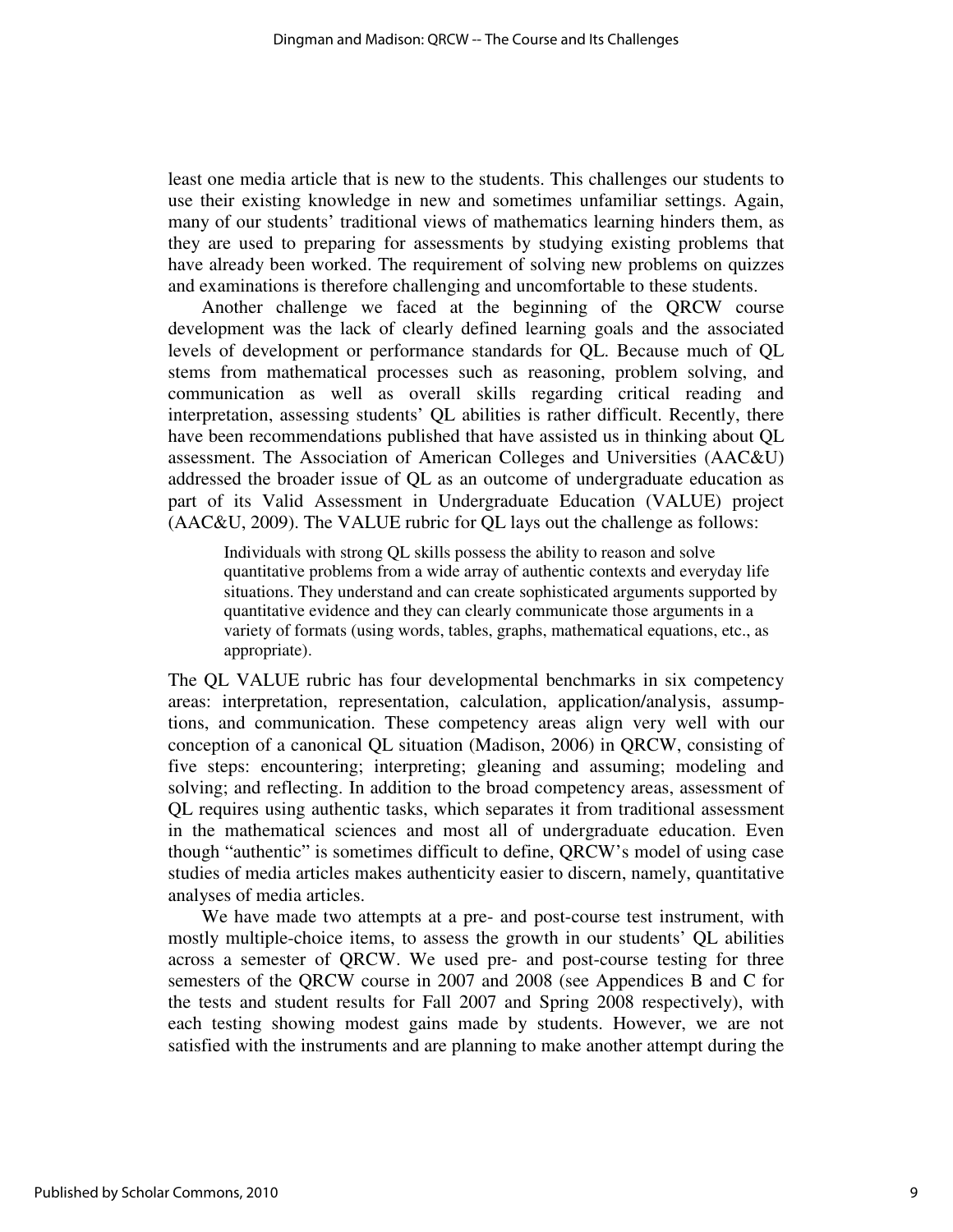2010−2011 school year. We believe in-depth probing will be required to measure performance in the six competency areas above, and scoring the results of such probing for more than a few students is not practical. We have considered the possibility of developing an in-depth assessment process paired with a multiplechoice instrument so that the results have high enough correlation to use the multiple-choice instrument as a proxy for the in-depth process. This hypothesis presents some interesting research questions. Can a multiple-choice assessment instrument serve as a valid proxy for an in-depth assessment process? Are analyses of quantitative media articles sufficiently authentic to measure QR/QL?

### **Pedagogical Issues**

A final area of challenges centers on the instructor's role in directing the QRCW course. One of the powerful aspects of quantitative literacy is that there is a wide range of contexts in which this type of reasoning is needed—from business and economics to social and political arguments; from understanding weather forecasts to watching and playing sports; from reading the newspaper or watching the local news to visiting the local marketplace. These are just some of the settings of opportunities for students to examine quantitative arguments.

The variety of contexts in which quantitative reasoning is needed tests the flexibility of the QRCW instructor's knowledge and understanding of working in these contexts. In particular, students have brought in "News of the Day" topics from a wide array of far-ranging topics. The extemporaneous nature of this feature of the QRCW course (the instructor generally does not have any forenotice regarding the content or context of these student presentations) forces the instructor to think on the spot—not only to understand what the student is presenting but also to discern what mathematical content is being discussed and whether or not it is correct. The adaptable nature of the course is quite challenging, particularly for faculty accustomed to having greater control over what is discussed and covered in the classroom.

From time to time, students will share news that is grounded in arenas that have the potential to lead into delicate and sensitive areas. On occasion, students have presented articles concerning political or social issues that have led to tangential forays away from mathematics and into their opinions regarding the current state of affairs. Although students are urged to focus on the quantitative aspects of the article and refrain from delving into opinion-based speeches, it is a challenge for the instructor to steer the discussion back to the mathematics when, from the students' vantage point, the underlying context provides for an interesting debate and discussion.

The use of student-centered learning environments through collaborative group activities can also challenge new instructors not used to this type of classroom environment. Because students have flexibility in how they come to an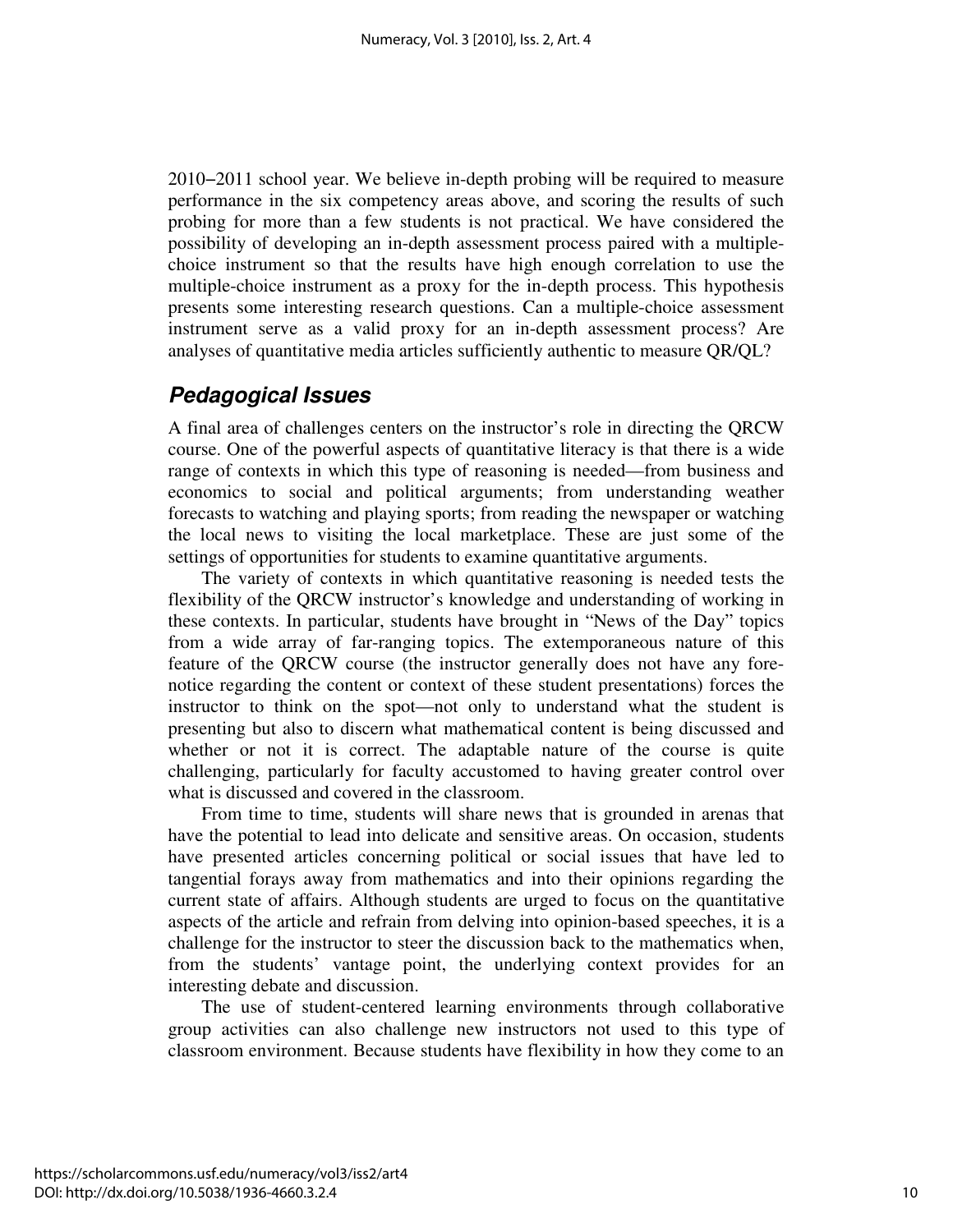answer to a problem, instructors must also be adaptable to these strategies and understand whether the student has been successful or not as well as whether or not the strategy is valid on a wider array of problems. The nature of this type of classroom directly confronts instructors' ideas regarding how mathematics is taught—a manner completely different from one that many have experienced in a traditional, lecture-driven classroom format.

Because students tend to struggle with QRCW problems, a final pedagogical challenge is fighting the urge as an instructor to step in and show the student how to work a problem. Several key components of learning to reason quantitatively are learning to examine various strategies to know which one(s) would be appropriate in the given situation as well as the ability to apply one's knowledge across a number of contexts. Although students may be well served to observe how a knowledgeable other solves a problem, showing students how to solve a specific problem generally does not help the students solve other problems and thereby has only helped them with the roadblock in front of them. Examining strategies that students have attempted and building from their existing knowledge to push them along, without giving them the answer, is more helpful to students. Although difficult to do, this type of scaffolding can better serve students over the long-term in assisting them to understand how to solve problems and reason quantitatively.

# **Evaluation of the QRCW Course**

Evaluation of the QRCW course is in progress and will be our focus for the next year or two, but we give some preliminary information here, in the appendices, and in the companion paper. Our evaluation plan focuses on four areas: student and faculty advisors' attitudes, student learning in QRCW, student persistence beyond the QRCW course, and student success rates in QRCW as measured by grades. To measure student attitudes before and after QRCW we surveyed students during the Fall 2007, Spring 2008, and Fall 2008 semesters. In Fall 2007, we asked students to respond to ten attitude statements with one of five choices: strongly agree, agree, neutral, disagree, and strongly disagree. For the Spring and Fall 2008 semesters, we reduced the number of attitude items from ten to five. Along with the attitude surveys, we administered a pre- and post-course test to attempt to measure learning gains over semester. For Fall 2007, the test consisted of 15 multiple-choice items, while for Spring and Fall 2008, the test had 17 multiple-choice items and three student-generated response items (see Appendices B and C for these tests with attitude surveys).

We have compared the attitude survey responses, the pre- and post-test scores, and score changes of QRCW students to the same data of a comparison group of students from two other courses—a survey of calculus course and a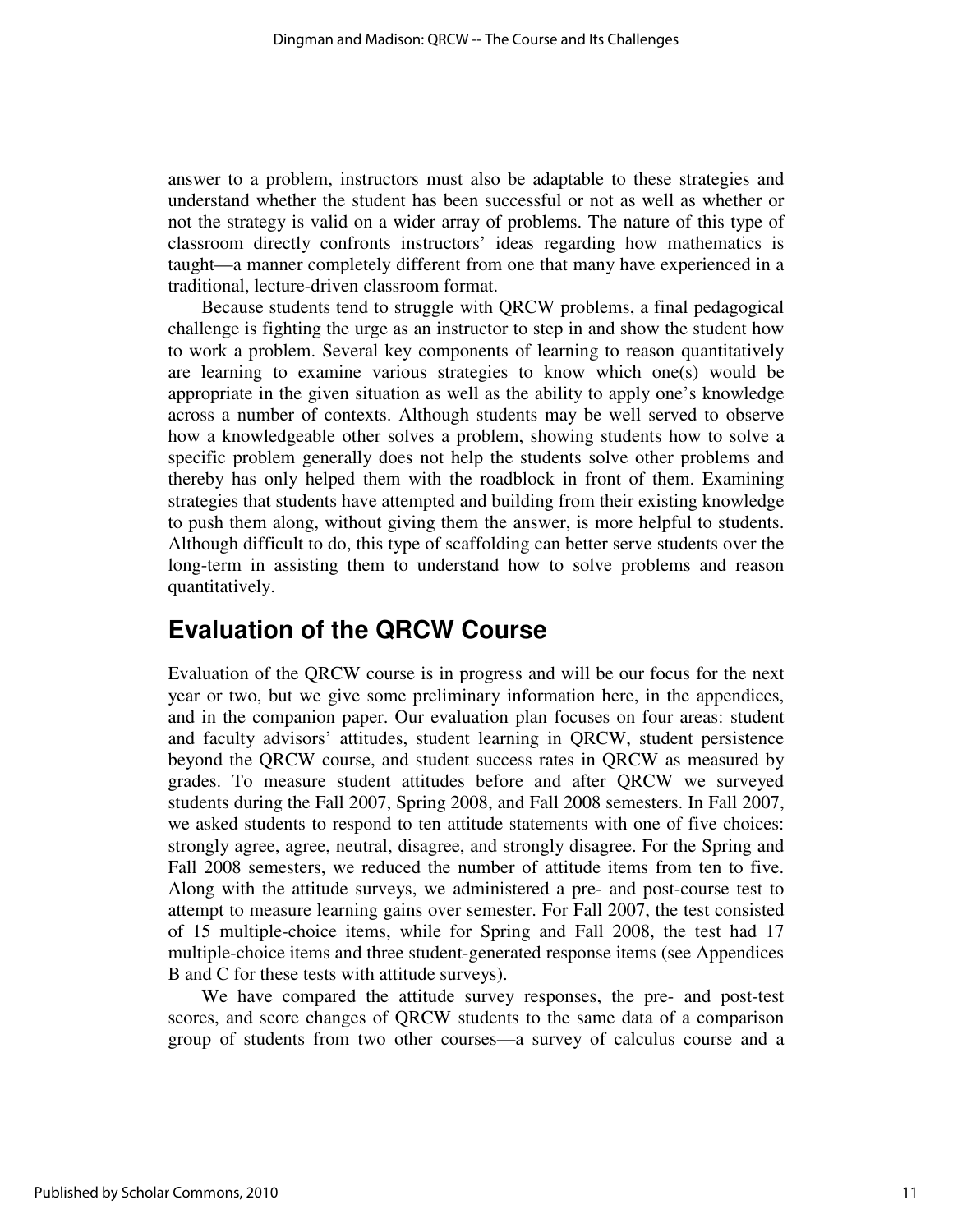general education course taught using *For All Practical Purposes* (CoMAP, 1988) as a textbook. For QRCW students, the mean of the responses to each pre- and post-attitude item moved in the direction we wanted, but none of the improvements were dramatic. In each pre- and post-testing the mean scores (out of 15 in 2007 and 20 in 2008) for QRCW students improved by approximately two points, and in each semester, the QRCW students' gains exceeded those of the other student groups. These results are positive but not dramatic (Madison and Dingman, 2010).

To examine the faculty advisors' attitudes toward QRCW, the evaluator for our NSF grant that supports expansion of the course conducted a survey of 18 faculty advisors who advise University of Arkansas students about course selection. We are interested in the views of these advisors because they not only influence course selection but also student attitudes about learning in the courses selected. Nine of the 18 responded to the survey, and the QRCW evaluator determined that seven responses were substantive in addressing the questions posed. The evaluator summarized the results:

The seven respondents were unanimous in saying that they have not encountered resistance to the QRCW project. In fact, the respondents used very positive words when describing the reaction of students, faculty, and staff regarding QRCW, including 'glad,' 'excited,' 'enthusiastically embraced,' and 'fantastic option.' This finding stands in contrast to a number of other reform efforts within mathematics.

The third area of evaluation—persistence beyond the QRCW course provides the greatest challenge in obtaining information regarding our efforts in the QRCW class. During the Fall 2009 semester, we sent email questionnaires to approximately 300 students who had finished the QRCW course in previous semesters and whose university email addresses were still active. In the survey, we asked:

**1.** How often have you practiced analyzing quantitative content of public media (newspaper, magazine, advertising flyer, online material, etc) articles since you finished the Mathematical Reasoning course? Never, Rarely, Regularly, or Often.

**2.** How has your confidence with quantitative reasoning changed since the course? Decreased, Stayed the same, or Increased.

**3.** How has your view of the importance to you of quantitative reasoning changed since the course? Decreased, Stayed the same, or Increased.

**4.** Any other comment?

Forty-two former QRCW students responded to the survey. From their responses, we found that 69% (29 of 42) of respondents stated their confidence with QR had increased since the course and that 76% (32 of 42) held an increased importance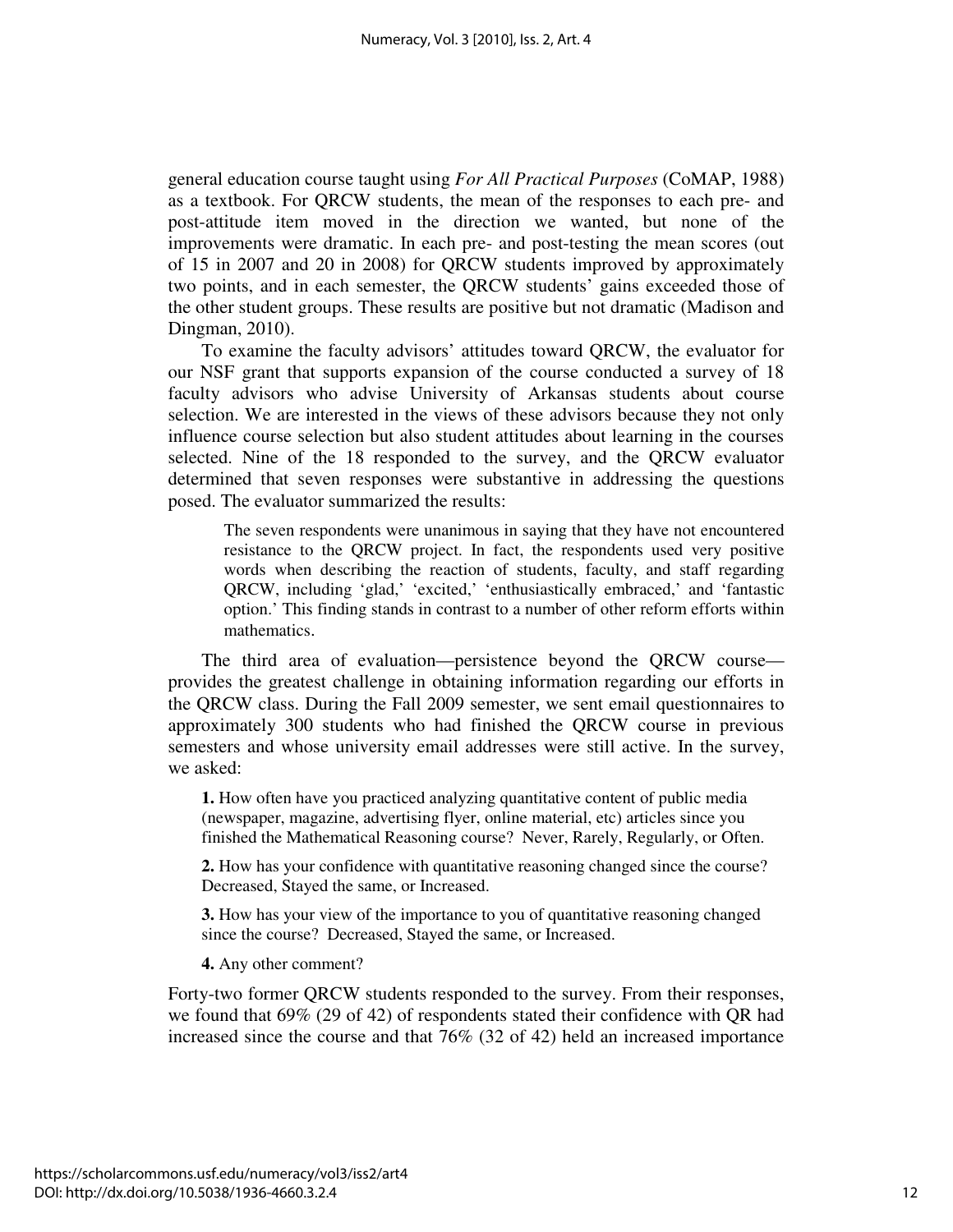to QR, although 55% (23 of 42) replied they rarely practiced analyzing the quantitative content in public media. Many respondents commented with positive reflections on the course and its utility and impact on their everyday life. The survey, summary of responses, and comments regarding the course are located in Appendix D.

With regard to student success rates in QRCW, the course is organized in such a way that 60% of a student's grade is based on daily work, with this work generally being collected at each of the two weekly class meetings for grading. This has had the effect of keeping most students continually engaged, reducing withdrawals, and raising grades. Consequently, student retention and grades are significantly better in QRCW than that of other introductory mathematics courses. During the first five years of QRCW, 83% of the students earned grades of A, B, or C; another 7% earned D's; 7% withdrew with a mark of W; and 3% received a failing grade of F.

# **Conclusion**

Designing and implementing experiences for undergraduate students to enhance their QL abilities can be complex and challenging. The challenges are amplified by the fact that students are often only immersed in QL for a single semester-long course. Because students possess deeply held beliefs and ideas regarding how mathematics is taught and learned, QL-friendly courses must overcome these conceptions by focusing on the applicability of the skills and the power of the mathematical processes that are to be developed during a semester-long course as well as practiced and refined in the student's life after the QL-course and postcollege. Therefore, getting students to buy into the importance of gaining and strengthening the ability to reason quantitatively is a fundamental component they must gain from their experiences.

The foregoing describes a six-year course development and research effort at a major state university. In our companion article, we expand on these observations and the many questions that have arisen. Specifically in the context of college QL-friendly courses, much remains to be learned about how students develop quantitative reasoning skills and how this can best be supported through curricular materials, high-quality assessment tasks, and by instructors knowledgeable about the subject and how it is best learned. Research is needed that sharpens and examines important questions to provide guidance for curricular development in universities across the country. The goal is ambitious, but the stakes are high and rising—to ready and equip all graduates with the understanding and skills needed to be productive members of the workforce and knowledgeable citizens in our democracy.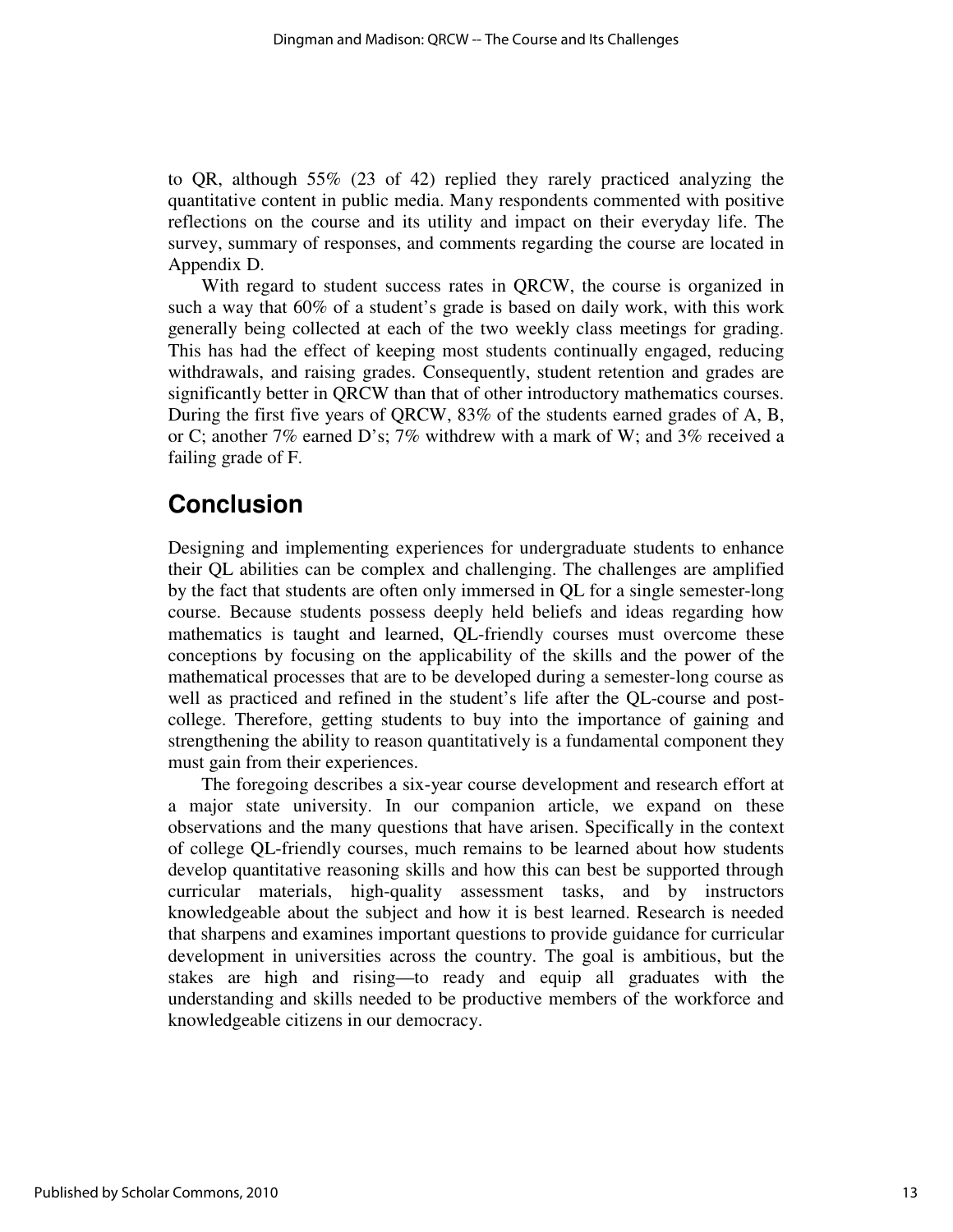### **Acknowledgments**

The comments of the editor and the six reviewers of this paper led to significant improvements. This paper is in part a product of NSF project DUE-0715039, Quantitative Reasoning in the Contemporary World.

# **References**

- Asiala, M., A. Brown, D. DeVries, E. Dubinsky, D. Mathews, and K. Thomas. 1996. A framework for research and curriculum development in undergraduate mathematics education. In *Research in college mathematics education*, ed. A.H. Schoenfeld, J. Kaput, and E. Dubinsky, 1−32. CBMS Issues in Mathematics Education, vol. 6. Providence, RI: American Mathematical Society.
- Association of American Colleges and Universities (AAC&U). 2009. Valid assessment of learning in undergraduate education. http://www.aacu.org/value/index.cfm (accessed May 28, 2010).
- Carlson, M., and C. Rasmussen. 2008. *Making the connection: Research and teaching in undergraduate mathematics*. Washington, DC: Mathematical Association of America.
- Caulfield, S. L., and C.H. Persell. 2006. Teaching social science reasoning and quantitative literacy. *Teaching Sociology*, 34(1): 39−53. [http://dx.doi.org/](http://dx.doi.org/10.1177/0092055X0603400104) [10.1177/0092055X0603400104](http://dx.doi.org/10.1177/0092055X0603400104)
- Consortium for Mathematics and Its Applications (CoMAP). 1988. *For all practical purposes: Introduction to contemporary mathematics*. New York, NY: W. H. Freeman and Company.
- Dubinsky, E. 1991. Reflective abstraction in advanced mathematical thinking. In *Mathematical thinking and problem solving*, ed. A. Schoenfeld, 221−243. Hillsdale, NJ: Erlbaum.
- Harel, G., and J. Confrey. 1994. *The development of multiplicative reasoning in the learning of mathematics*. Albany, NY: State University of New York Press.
- Howery, C. B., and H. Rodriguez. 2006. Integrating data analysis (IDA): Working with sociology departments to address the quantitative literacy gap. *Teaching Sociology*, 34(1): 23−38. http://dx.doi.org/10.1177/0092055X0603400103
- Hunt, K. 2004. The challenges of integrating data literacy into the curriculum in an undergraduate institution. *International Association for Social Sciences Information Service and Technology Quarterly*, Summer/Fall, 12−15.
- Kilpatrick, J., J. Swafford, and B. Findell, B. 2001. *Adding it up: Helping students learn mathematics.* Washington, DC: National Academy Press.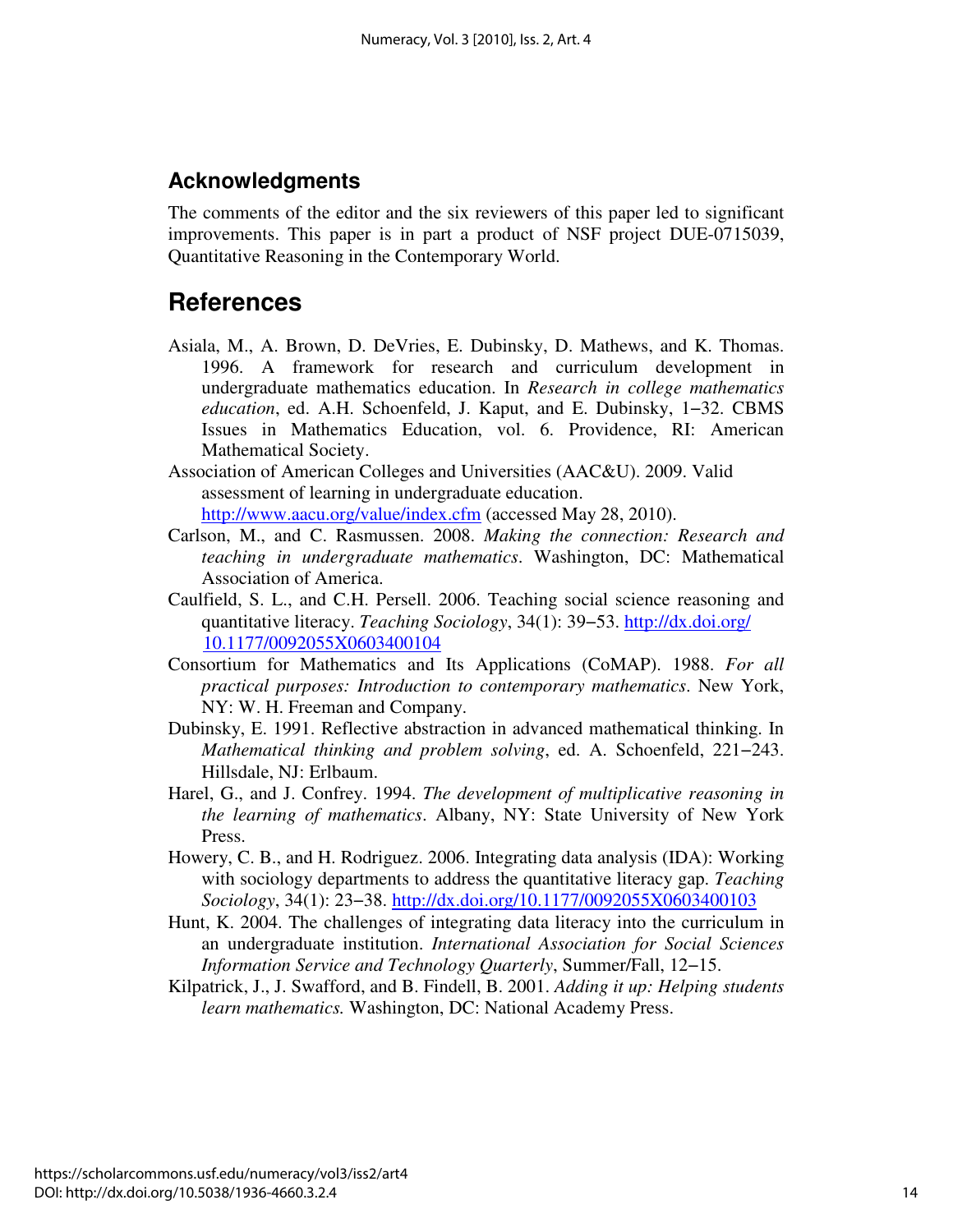- Madison, B. L. 2006*.* Pedagogical challenges of quantitative literacy*.* ASA Section on Statistical Education. http://www.statlit.org/pdf/2006MadisonASA.pdf (accessed May 28, 2010).
- Madison, B. L., S. Boersma, C.L. Diefenderfer, and S.W. Dingman. 2009. *Case studies for quantitative reasoning: A casebook of media articles,*  $2^{nd}$  ed. New York, NY: Pearson.
- Madison, B. L., and S.W. Dingman. 2010. Quantitative reasoning in the contemporary world, 2: Focus questions for the numeracy community. *Numeracy,* 3(2). http://dx.doi.org/10.5038/1936-4660.3.2.5
- Madison, B. L., and L.A. Steen. 2003. *Quantitative literacy: Why numeracy matters for schools and colleges.* Princeton, NJ: National Council on Education and the Disciplines. http://www.maa.org/ql/qltoc.html (accessed May 28, 2010).

———. 2008a. Evolution of numeracy and the National Numeracy Network. *Numeracy,* 1(1), Article 2. http://dx.doi.org/10.5038/1936-4660.1.1.2 (accessed May 28, 2010).

- ———, eds. 2008b. *Calculation vs. context: Quantitative literacy and its implications for teacher education*. Washington, DC: Mathematical Association of America. http://www.maa.org/Ql/calcvscontext.html (accessed May 28, 2010).
- Shavelson, R. J. 2008. Reflections on quantitative reasoning: An assessment perspective. In *Calculation vs context: Quantitative literacy and its implications for teacher education*, ed. B. L. Madison and L. A. Steen, 27−44. Washington, DC: Mathematical Association of America. (see http://www.maa.org/Ql/calcvscontext.html, accessed May 28, 2010).
- Smith, J., and P.W. Thompson. 2007. Quantitative reasoning and the development of algebraic reasoning. In *Algebra in the early grades*, ed. J. Kaput, D. Carraher, and M. Blanton, 95−132). New York, NY: Erlbaum.
- Steen, Lynn Arthur, ed. 2001. *Mathematics and democracy: The case for quantitative literacy*. Washington, DC: Woodrow Wilson National Fellowship Foundation. http://www.maa.org/ql/mathanddemocracy.html (accessed May 28, 2010).

———. 2004. *Achieving quantitative literacy: An urgent challenge for higher education*. Washington, DC: Mathematical Association of America.

- Steffe, L. P., and P. Nesher, P., eds.. 1996. *Theories of mathematical learning*. Mahwah, NJ: Erlbaum.
- Thompson, P. W. 1988. Quantitative concepts as a foundation for algebra. In *Proceedings of the annual meeting of the North American chapter of the international group for the psychology of mathematics education*, Vol. 1, ed. M. Behr, 248−254. Montreal, Canada: University of Quebec, Montreal.